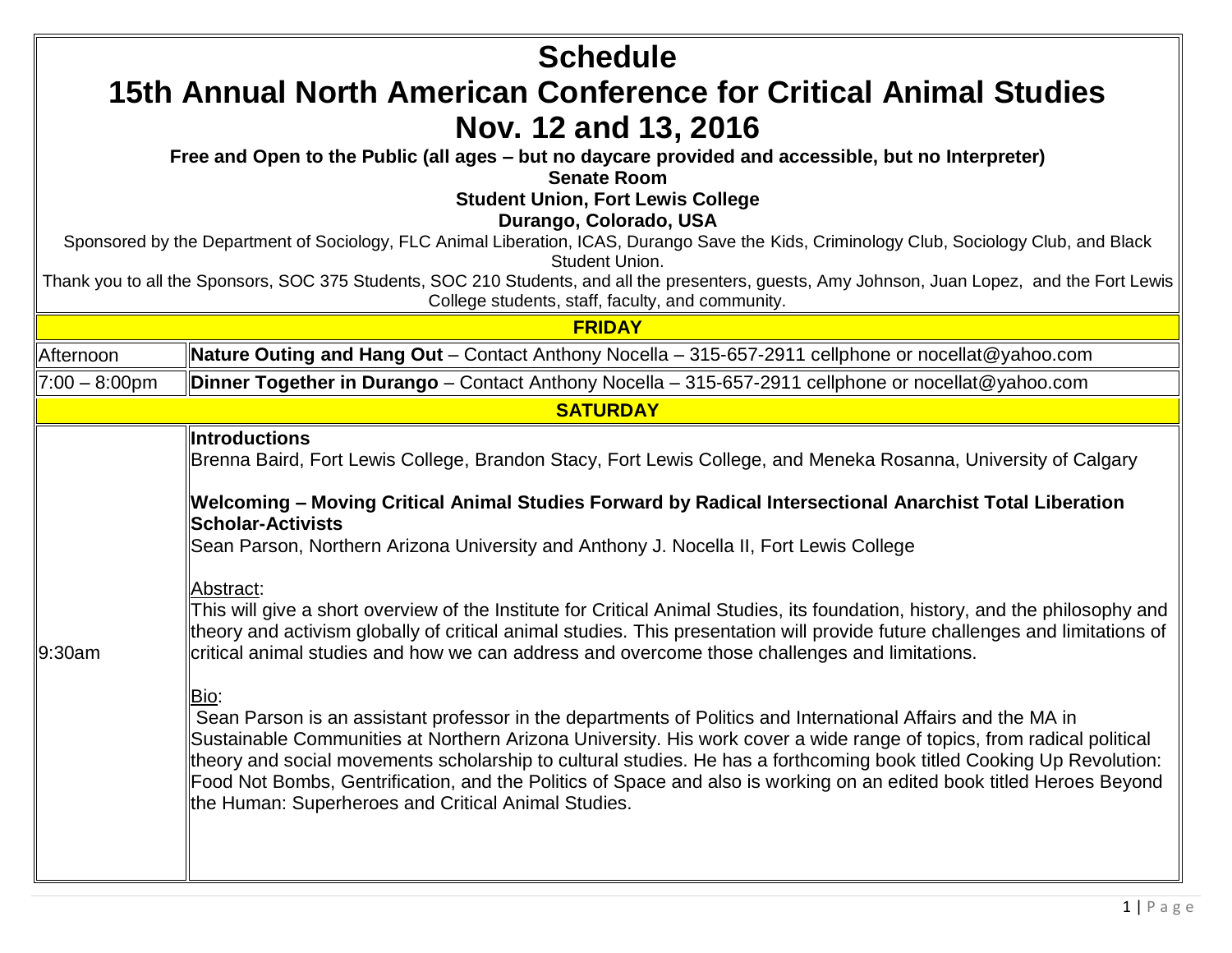|                    | Bio:<br>Anthony J. Nocella II is an assistant professor of Sociology and Criminology, Gender and Women's Studies, Peace and  <br>Conflict Studies, and Environmental Studies at Fort Lewis College. Nocella is the editor of the Peace Studies Journal,<br>an Executive Director and co-founder of the Institute for Critical Animal Studies, National Co-Coordinator of Save the<br>Kids, Director of the Institute for Hip Hop Activism, editor of Poetry Behind the Walls, and Director of the Academy for<br>Peace Education. Nocella has published more than fifty scholarly articles or book chapters and has published more<br>than twenty-six books. He is editor of the Critical Animal Studies and Theory book series with Lexington Books and<br>Radical Animal Studies and Total Liberation book series with Peter Lang Publishing. Dr. Nocella is a co-founder of the<br>fields of critical animal studies, disability pedagogy, eco-ability, radical animal studies, total liberation, and academic<br>repression.                                                                                                                                                                                                                                                                                                                                                                                                                                                                                                                                                                                                                                                                                                                                                                                                                                                  |
|--------------------|-----------------------------------------------------------------------------------------------------------------------------------------------------------------------------------------------------------------------------------------------------------------------------------------------------------------------------------------------------------------------------------------------------------------------------------------------------------------------------------------------------------------------------------------------------------------------------------------------------------------------------------------------------------------------------------------------------------------------------------------------------------------------------------------------------------------------------------------------------------------------------------------------------------------------------------------------------------------------------------------------------------------------------------------------------------------------------------------------------------------------------------------------------------------------------------------------------------------------------------------------------------------------------------------------------------------------------------------------------------------------------------------------------------------------------------------------------------------------------------------------------------------------------------------------------------------------------------------------------------------------------------------------------------------------------------------------------------------------------------------------------------------------------------------------------------------------------------------------------------------------------------|
|                    | Facilitator: Sarah Adams and Shelby Howe                                                                                                                                                                                                                                                                                                                                                                                                                                                                                                                                                                                                                                                                                                                                                                                                                                                                                                                                                                                                                                                                                                                                                                                                                                                                                                                                                                                                                                                                                                                                                                                                                                                                                                                                                                                                                                          |
|                    | Videoing: Kim Ocana, Arissa Gorgdon, and JoVonna Miller<br>$\ $ 1. Eusebism and the Unified Theory of Rights<br>Carlo Prisco, University of Milan<br><u> Abstract:</u><br>In ancient Greece was coined the term εὐσέβεια to define a sense of respect of exceptional magnitude, as the two<br>terms used implied "ευ" (good) and "σέβομαι" (to respect, revere). We live in what Bobbio described as "the age of                                                                                                                                                                                                                                                                                                                                                                                                                                                                                                                                                                                                                                                                                                                                                                                                                                                                                                                                                                                                                                                                                                                                                                                                                                                                                                                                                                                                                                                                  |
| $10:00 - 11:30$ am | ights" and new rights are raising everywhere, as well as the proposals to recognize new subjects of rights (e.g.<br>nonhuman animals), but are there really so many different rights? Is it possible to identify just one common principle, of<br>which all those "rights" are mere specifications? Eusebism is intended to reunite any relationships, and to show how<br>different proposals are simply shifting the discrimination's paradigm (e.g.: from humans to nonhumans, from gender to<br>race, etc.), not even trying to remove it at all, due to a misconception at the basis. The Eusebism's unifying element is<br>absolute and unconditional respect for everything that exist and that, since strictly connected (humans, nonhumans, the∥<br>environment), may not be artificially divided, just to consider as "good" the predominance of one over another.<br>Humanism, animal rights, environmentalism represent philosophical currents that, even if useful and innovative, still<br>emain confined within objective limitations, since all consider just one element. Until we really consider racism,<br>speciesism, racism, etc. as different questions, we will be unable to actually remove any discriminations: human rights<br>theories, as well as anti-speciesism, anti-racism and other "anti" thoughts are unable to found a general and universal<br>theory, not single-issue focused. Eusebism incorporates all those perspectives, assimilating them inside a general<br>comprehensive theory that, recognizing and valorizing differences and diversities, rejects any discriminations.<br>Eusebism's perspective inversion is explained by the question: "Why should I deny respect?", in contrast to classical<br>approach that, beginning from preconceived thesis, researches proves and demonstrations to recognize rights and<br>respect. |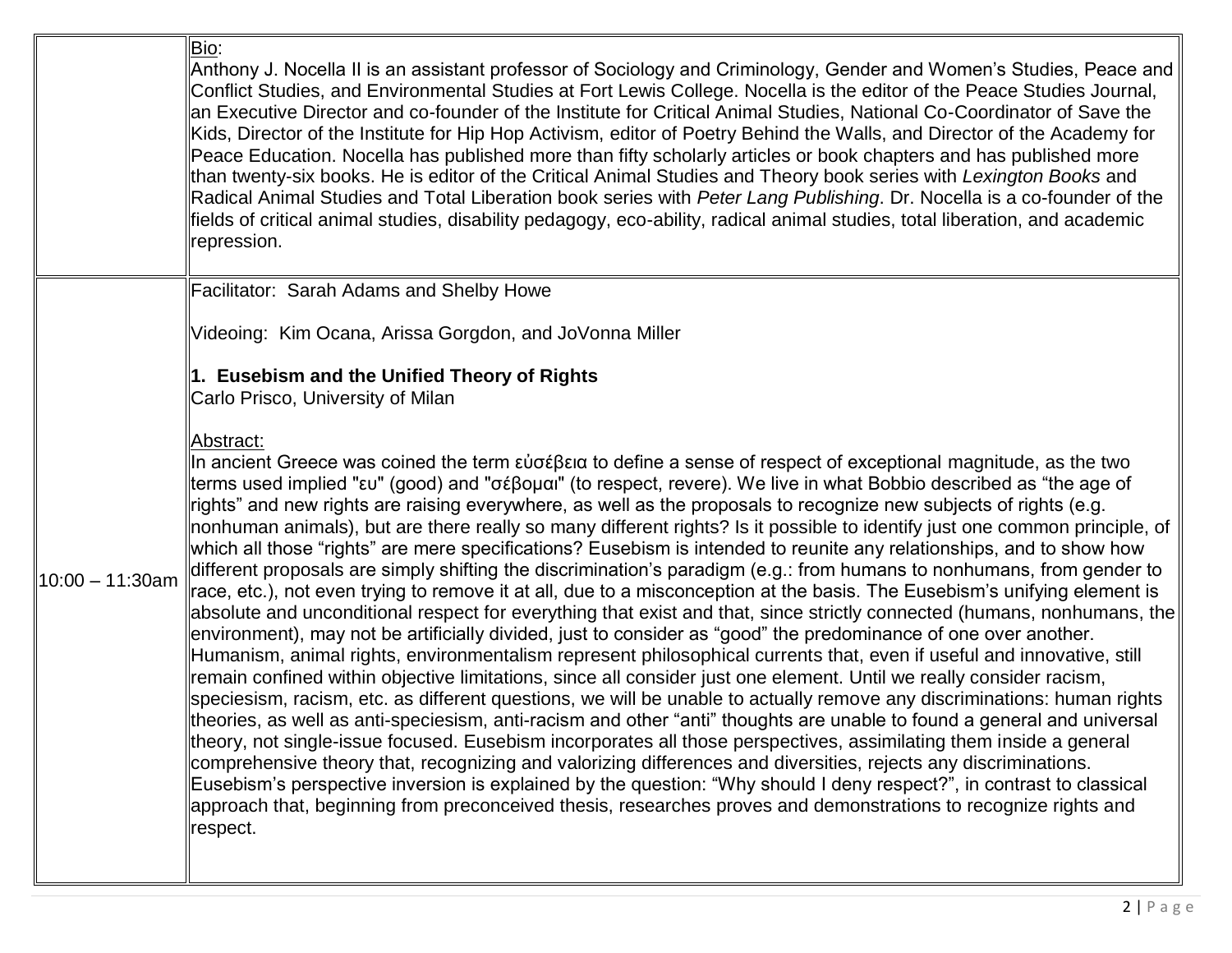## Bio:

Carlo Prisco, graduated in Law in 2003, received his PhD in 2013 in Philosophy of Law at the University of Milan Bicocca, with a dissertation about the right to eating vegetarian/vegan; is Assistant Professor in Philosophy of Law and Bioethics at the University of Milan, author of the books "The duty of vegetarianism" (2013) and "The right to vegetarianism" (2014). He is the founder of Eusebism philosophy, and author of the blog www.eusebismo.org.

## **2. Exploring the Politics of Human-Nonhuman Animal Relationships**

Helen Kopnina, Leiden University and at The Hague University of Applied Science (HHS) in The Netherlands

## Abstract:

Can ethically-charged social science be applied to animal rights, applied to cases of animals killed as part of established medical and industrialized food production industries? A few distinct lines of inquiry have been evoked in social science to address this question: the intersection between sociology and ethics, and between medical and environmental anthropology, as well as multispecies ethnography and Actor Network Theory. The moral implications of engaging with nonhumans have been discussed by [Donna Haraway \(2008\),](http://projectlamar.com/media/harrawayspecies.pdf) Jane Desmond (2013), Veronica Strang (2013), Melanie Rock (2016) in contexts varying from roadkill, the meat production, biodiversity loss and medical experimentation. This paper presentation will argue that the political engagements with the issues pertaining to animal rights have largely escaped anthropological attention. Multispecies ethnography has largely steered away from animal rights discussion, leaving multispecies relations depoliticized, too academic to be truly engaged with animal death and violence. Is the use of animals in medical experimentation moral? Is it not time for anthropologists to take a stance on animal rights? If the acceptance of daily animal suffering and sacrifice is to be challenged, more engagement or even activism that goes beyond conventional multispecies ethnography and the rhetoric of entanglements is needed. And finally, and more personally – how to balance activism and science, how to write and to teach about animal rights without being fired from the established academic institution?

# Bio:

Dr. Kopnina, Helen (Ph.D. Cambridge University, 2002) is a researcher in the fields of environmental education and environmental social sciences. Helen is currently employed at both at the Leiden University and at The Hague University of Applied Science (HHS) in The Netherlands. At the Leiden Institute of Cultural Anthropology and Development Sociology she is an Assistant Professor of environmental anthropology. At the HHS, she is a coordinator and lecturer of Sustainable Business program. Helen is the author of over sixty peer reviewed articles and (co)author and (co)editor of twelve books, including Sustainability: Key Issues (2015); Culture and Conservation: Beyond Anthropocentrism (2015); and Handbook of Environmental Anthropology (2016).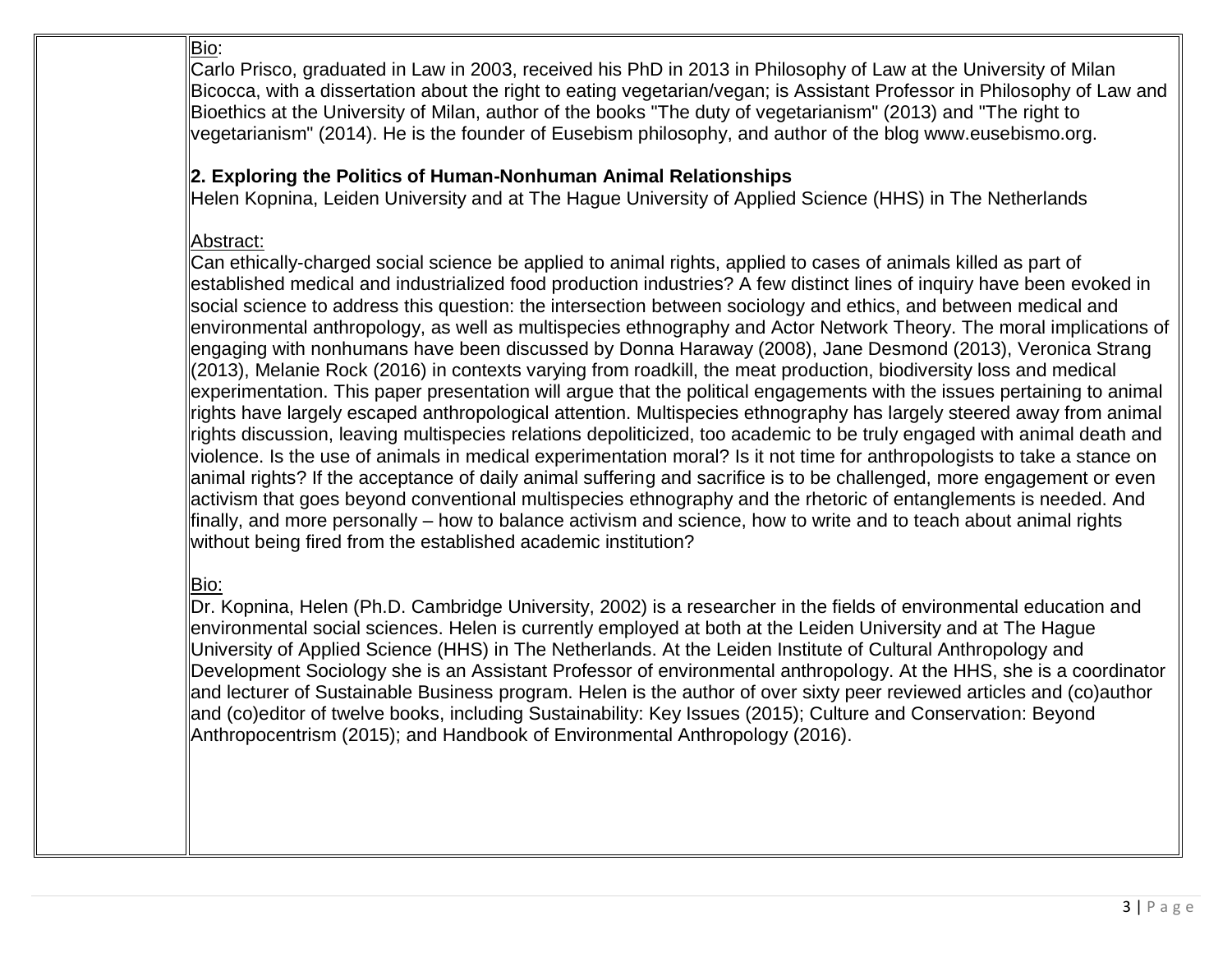### **3. Building Space for Animals in Colombian Peace Process** Terry Hurtado, Activist

# Abstract:

|                   | Colombia has been in a political armed conflict over 50 years in which dozens of thousands of humans have been<br>killed, kidnaped or disappeared. Nonetheless the lack of information about how many non-human animals have<br>suffered directly by the armed conflict is enormous. This lack of information has many factors: no recognition of animals<br>as subjects, or even objects, affected or target by the parts in conflict; The intention to avoid economical penalties. This<br>presentation will be about the on-going endeavour of the Colombian animal rights movement to include non-human<br>animals in the reflection about peace in Colombian society. The journey goes through many actors to achieve this,<br>victim associations, political movements, parties, government and the guerrillas. It will also introduce an interpretive<br>framework to think peace with animals. This is an on-going process that aims to achieve the recognition of non-human<br>animals of the political and legal status of Victims of the political armed conflict in Colombia. It also is looking forward to<br>create commitments, within the government and the guerrillas, for non-human animals of truth, no repetition, and<br>reparation. As part of the construction of peace, in the political-armed post-conflict period, the animal rights movement<br>is aiming to achieve the will of the peasants, and the ex-guerrilla members that will be supported by Estate projects, to<br>prefer economical activities which don't require the use of non-human animals. |
|-------------------|-----------------------------------------------------------------------------------------------------------------------------------------------------------------------------------------------------------------------------------------------------------------------------------------------------------------------------------------------------------------------------------------------------------------------------------------------------------------------------------------------------------------------------------------------------------------------------------------------------------------------------------------------------------------------------------------------------------------------------------------------------------------------------------------------------------------------------------------------------------------------------------------------------------------------------------------------------------------------------------------------------------------------------------------------------------------------------------------------------------------------------------------------------------------------------------------------------------------------------------------------------------------------------------------------------------------------------------------------------------------------------------------------------------------------------------------------------------------------------------------------------------------------------------------------------------------------------------------|
|                   | Bio:<br>Terry Hurtado organized the first anti-bullfighting demonstration in the city of Cali in 1996; since then has took all sorts<br>of legal and non-violent direct actions against the bullfighting industry. Took part of banning of "pull-wagon horses" at<br>county capitals of Colombia, and the use of wild animals in circus. Stopped the biggest horse parade of the country.<br>Currently in member of the Federación de Liberación Animal. Runs the Animal Liberation School. Has undertaken<br>several editorial projects and currently is director of Vida Libre (free life) magazine. Participates actively social and<br>environmental issues. Vegan activist.                                                                                                                                                                                                                                                                                                                                                                                                                                                                                                                                                                                                                                                                                                                                                                                                                                                                                                        |
|                   | Facilitator: Kim Ocana, Katarina Kipilo and Jared Ruybal                                                                                                                                                                                                                                                                                                                                                                                                                                                                                                                                                                                                                                                                                                                                                                                                                                                                                                                                                                                                                                                                                                                                                                                                                                                                                                                                                                                                                                                                                                                                |
|                   | Videoing: Sabrina Quazza and Elizabeth Mueller                                                                                                                                                                                                                                                                                                                                                                                                                                                                                                                                                                                                                                                                                                                                                                                                                                                                                                                                                                                                                                                                                                                                                                                                                                                                                                                                                                                                                                                                                                                                          |
| $11:30 - 1:00$ pm | 1. "Cow Country's Settler-Nativist Environmentalism: The Allegiance of Ranchers, Vigilante Militias &<br><b>Bovernment in AZ"</b><br>Mara Pfeffer, Northern Arizona University                                                                                                                                                                                                                                                                                                                                                                                                                                                                                                                                                                                                                                                                                                                                                                                                                                                                                                                                                                                                                                                                                                                                                                                                                                                                                                                                                                                                          |
|                   | Abstract:<br>Inspired by In the Presence of Buffalo, Daniel Brister's narrative and historical exploration of the allegiance of BLM and<br>ranchers at Yellow Stone National Park, this paper explores the connections between the violence committed by<br>ranchers, vigilante groups, and government agencies in the borderlands of Arizona. In this exploration, I use the<br>framework of critical animal studies to identify themes of nativist environmentalism, colonialism, and speciesism in the                                                                                                                                                                                                                                                                                                                                                                                                                                                                                                                                                                                                                                                                                                                                                                                                                                                                                                                                                                                                                                                                               |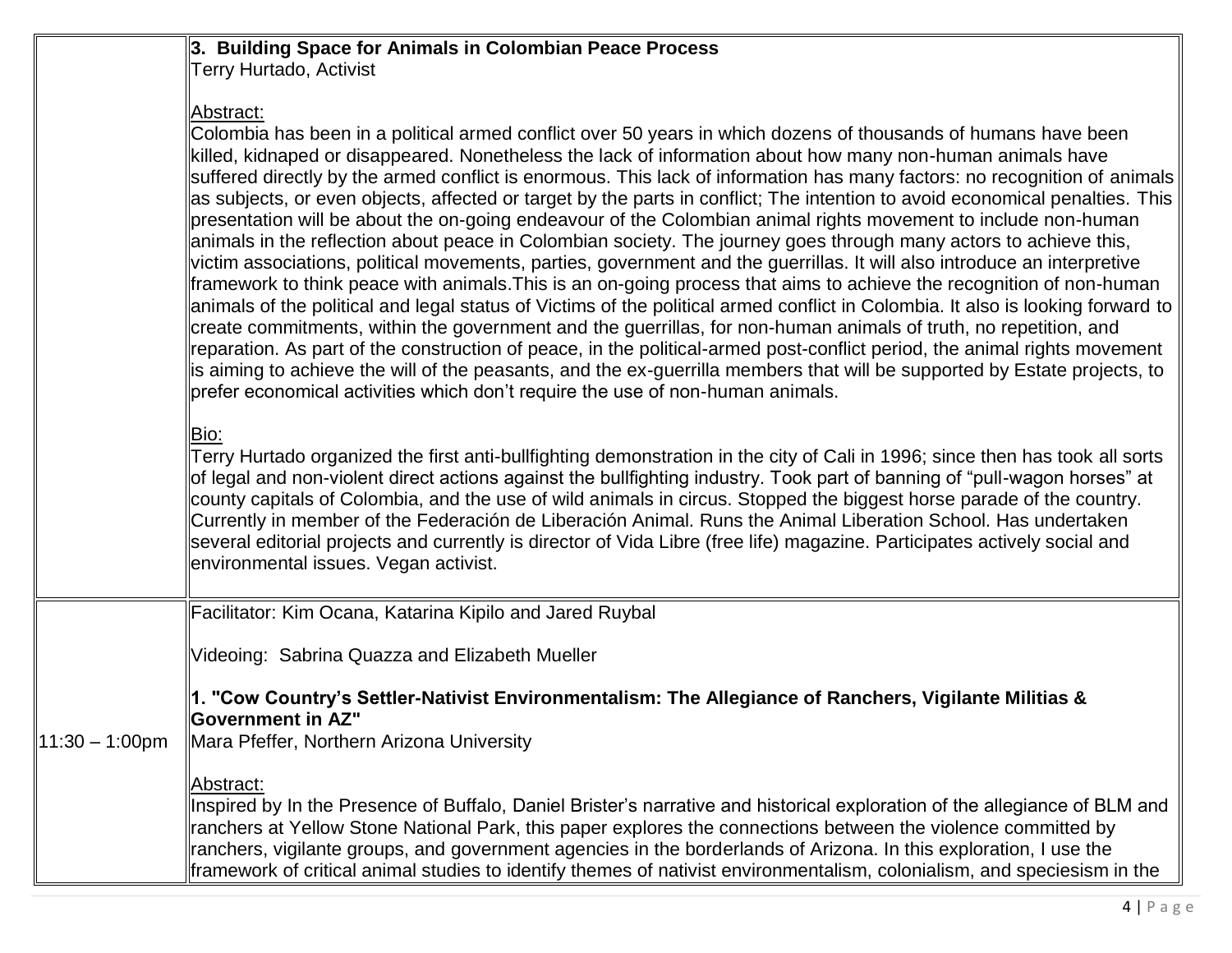propaganda, rhetoric, and practices of these groups. This thematic analysis makes visible the ways in which these groups historically have practiced and currently practice allegiance to one another in their violence constructing and enforcing borders in Arizona. It also illuminates the importance of intersectional resistance efforts that recognize the interconnectedness of this violence.

## Bio:

Mara Pfeffer is an instructor in the First Year Seminar Program at Northern Arizona University, in Flagstaff, Arizona, teaching courses on animal liberation, holistic justice, and historical trauma and mental health in modern society. Mara is a co-founder of the Flagstaff ECOFEM Collective and NAU student led Total Liberation Action Research Team. She has spent the last year coordinating student led research in Northern Arizona, interviewing ranchers and homesteaders connected to the Flagstaff CSA about their practices and attitudes in raising and killing animals. Her interests include queer and ecofeminist resistance; the roles of art and healing in social movements; and the intersections of earth, human, and nonhuman animal liberation.

### **2. "Moral and Political Dimension of wild Rat Control"**

Gabriela Jarzebowska, Warsaw University

### Abstract:

In my presentation I plan to focus on the ethical and political aspect of rat control schemes seen both from scholarly and activist perspective. Whereas the situation of laboratory rats is frequently raised and, as a consequence, has managed to gain the attention of a general public, problem of wild rat eradication is often overlooked by animal rights activists. Free ranging Rattus Norvegicus is strictly inscribed into the discourse of filth, mortality and disease. As they transgress generally accepted boundaries, defy to conform imposed restrictions and pose a serious threat for social stability, they can be seen as anarchistic figures. Being ecological outcasts they fail to gain sympathy and support. As a consequence, most countries have virtually no legal restrictions when it comes to minimizing suffering in rat control practices. Therefore, the most inhumane methods, such as brodifacoum poison, are commonly used. It places free ranging rats in a position of the most oppressed species in the world, next to cows, pigs and chickens. In my scholarlyactivist practice I have examined rat control strategies in different countries. Although ethical reflection is rarely visible in legal procedures concerning pest control, there are several exceptions to this pattern. I investigate these practices to see how they are incorporated into the dominant system of values. However, I am also careful so as not to overlook the fact that human-rat conflict is one of the most difficult relations for our species, with no easy win-win solution.

## Bio:

Gabriela Jarzebowska is a PhD candidate at the Artes Liberales Faculty, Warsaw University, Poland and an associate researcher at the Seedbox Environmental Humanities Collaborator, Linköping University, Sweden. She deals with the critical animal studies, with the focus on urban multispecies politics, more-than-human axiology and 'pest' control ethics. She is also an activist and a leader of grassroots Bios Amigos foundation whose goal is to promote animal rights and non-anthropocentric, ecological thinking through workshops, seminars and social campaigns. In her work she aims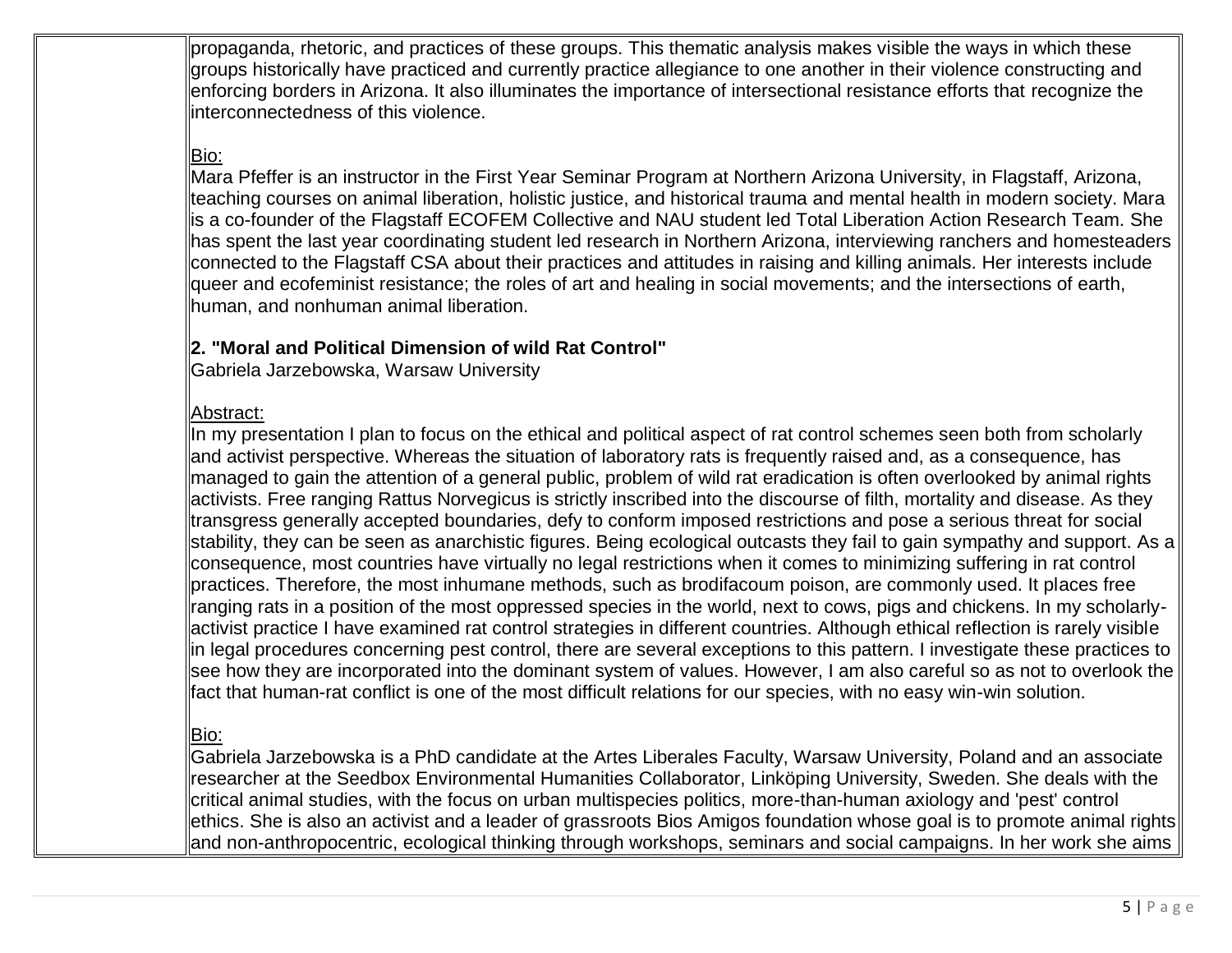at developing theory-to-practice approach and making alliances between scholarly, artistic and activist groups, both theorists and practitioners.

### **3. "Wild' Encounters: The Early American Museum"**

Matthew Guzman, University of Nebraska-Lincoln

## Abstract:

The intent of this paper is to identify the practical and ideological condition of nonhuman animals through their display in nineteenth century America. Starting with Charles Willson Peale's Philadelphia museum and then moving to P. T. Barnum's American Museum, the display of nonhuman animals can act as a telling signifier of an underlining relationship between human and nonhuman. Between these two figures one can begin to see the division among species begin to be called into question. Not only were Peale's nonhumans static articulated taxidermy and Barnum's tended to move, but the exhibits appeared to act as a stage to question the tidy Linnaean taxonomic system of the eighteenth and early-nineteenth century. Around the same time as this, there were compelling historical events arising in the mid-1850s such as Darwin's Origin of Species, the ideas of which circulated in the decades prior; moreover, the museum became from around 1840 up until the late 1870s a part of popular culture as well as a place that reflected the anxieties over the place of the human among other species. The intersection between these historical events and ideology can help us understand the final move in the nineteenth century. Following the Civil War, one can see the rise of the more "serious" museums such as the American Museum of Natural History (1869) in New York and the Philadelphia Museum of Art (1876). By the end of the nineteenth century, the display of nonhuman animals becomes, again, a method for reestablishing Enlightenment order by the cold methodical human hand of science.

## Bio:

Matthew Guzman is a PhD student at the University of Nebraska-Lincoln were he studies nonhuman animals in the nineteenth century and nineteenth-century American literature. He considers himself an activist scholar, and his work attempts to uncover human/nonhuman relationships of the past in order to better understand the present and enact social change. His article, "Dog's Best Friend? Vivisecting the 'Animal' in Mark Twain's 'A Dog's Tale,'" was recently published in The Mark Twain Annual, and he is currently at work on articles such as Walt Whitman's abattoir and the nonhumans of James Fenimore Cooper.

# 1:00 – 2:00pm **LUNCH (NOT COVERED – HEAD TO THE CAFETERIA)**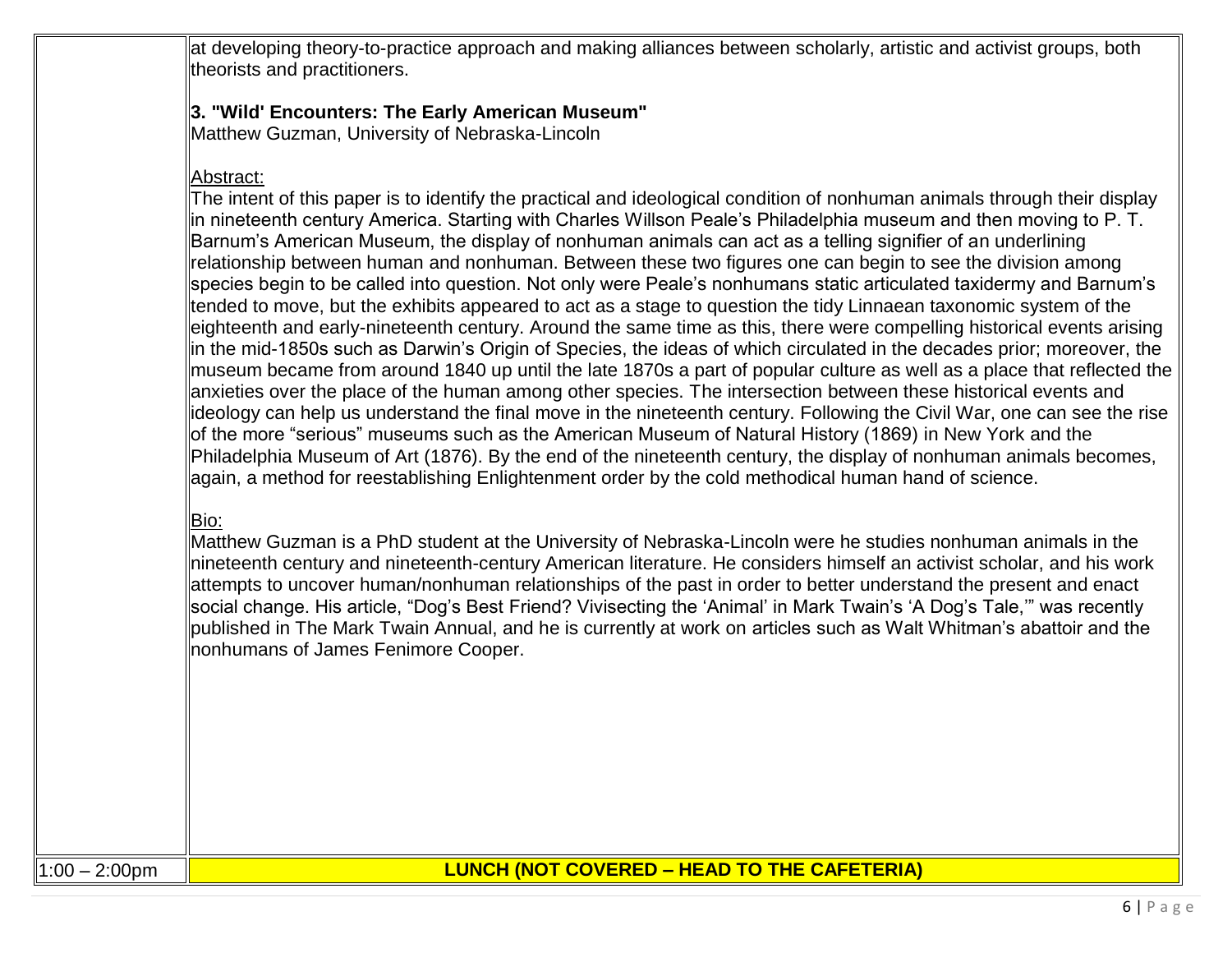|                  | Facilitator: Kendra Kullby, Mariela Castillo and Kelsey Bell                                                                                                                                                                                                                                                                                                                                                                                                                                                                                                                                                                                                                                                                                                                                                                                                                                                                                                                                                                                                                                                                                                                                                                                                                                                                                                                                                                                     |
|------------------|--------------------------------------------------------------------------------------------------------------------------------------------------------------------------------------------------------------------------------------------------------------------------------------------------------------------------------------------------------------------------------------------------------------------------------------------------------------------------------------------------------------------------------------------------------------------------------------------------------------------------------------------------------------------------------------------------------------------------------------------------------------------------------------------------------------------------------------------------------------------------------------------------------------------------------------------------------------------------------------------------------------------------------------------------------------------------------------------------------------------------------------------------------------------------------------------------------------------------------------------------------------------------------------------------------------------------------------------------------------------------------------------------------------------------------------------------|
|                  | Videoing: Alex Vitagliano and Hayden Raymond                                                                                                                                                                                                                                                                                                                                                                                                                                                                                                                                                                                                                                                                                                                                                                                                                                                                                                                                                                                                                                                                                                                                                                                                                                                                                                                                                                                                     |
|                  | 1. Exploring Eco-ability: Reason and Normalcy in Ableism, Speciesism, and Ecocide<br>Sarah Roberts-Cady                                                                                                                                                                                                                                                                                                                                                                                                                                                                                                                                                                                                                                                                                                                                                                                                                                                                                                                                                                                                                                                                                                                                                                                                                                                                                                                                          |
| $2:00 - 3:30$ pm | Abstract:<br>The emerging field of eco-ability draws attention to important connections between the injustices faced by people with<br>disabilities and the injustices faced by nonhuman animals and the rest of the natural world. Recognizing the common<br>roots of different forms of injustice can be illuminating and unifying, creating powerful allies in the quest for a just<br>society. At the same time, one should be careful not to exaggerate commonalities, intersections, and analogies<br>between different forms of oppression. To overstate connections between different forms of discrimination risks<br>misrepresenting that discrimination, thereby perpetuating it or at least failing to address it adequately. This<br>cautiousness about analogizing oppressions is all the more important for eco-activists who exist within a privileged<br>position in civil society. The potential for eco-ability studies to build lasting coalitions hinges on scholars' ability to strike<br>the right balance between drawing connections and acknowledging differences in a thoughtful way. In this presentation,<br>I explore some of the connections and differences between ableism, speciesism and ecocide by focusing on two oft-<br>cited themes: reason and normalcy. My hope in doing so is to illuminate some of the more compelling connections that<br>can move us forward on the path toward a more just world. |
|                  | Bio:<br>Sarah Roberts-Cady is a Professor of Philosophy at Fort Lewis College in Durango, Colorado. Her teaching and research<br>focus on ethical theory, applied ethics, and political philosophy. Her work has been featured in the Journal of Social<br>Philosophy, the International Journal of Applied Philosophy, Philosophy Today, and Politics and the Life Sciences, among<br>other academic journals and books. At the time of this publication, she is immersed in the project of editing an anthology<br>on the work of John Rawls.                                                                                                                                                                                                                                                                                                                                                                                                                                                                                                                                                                                                                                                                                                                                                                                                                                                                                                  |
|                  | $\ $ 2. (Re)Imaginings of "Community": Perceptions of (Dis)ability, the environment, and Inclusion<br>John Lupinacci and Mary Ward Lupinacci, Washington State University                                                                                                                                                                                                                                                                                                                                                                                                                                                                                                                                                                                                                                                                                                                                                                                                                                                                                                                                                                                                                                                                                                                                                                                                                                                                        |
|                  | Abstract:<br>Understandings of "community" are culturally mediated and thus directly linked to centuries-old patterns of beliefs and<br>behaviors. These patterns rely on the privileging of individuals over the recognition of our existence as a complex web<br>of biologically and culturally diverse relationships within the living systems to which we all belong. Drawing on<br>scholarship from ecofeminism (Plumwood, 1993, Merchant, 1983), EcoJustice education (Martusewicz, Edmundson, &<br>Lupinacci, 2014), and Eco-Ability (Nocella, Bentley, & Duncan, 2013) this chapter examines the interconnectedness of<br>perceptions of (dis)ability and the environment as inferior to and separate from being human. Through critically and<br>ethically examining the relationships that connect critical social and environmental justice projects, the reader will be                                                                                                                                                                                                                                                                                                                                                                                                                                                                                                                                                              |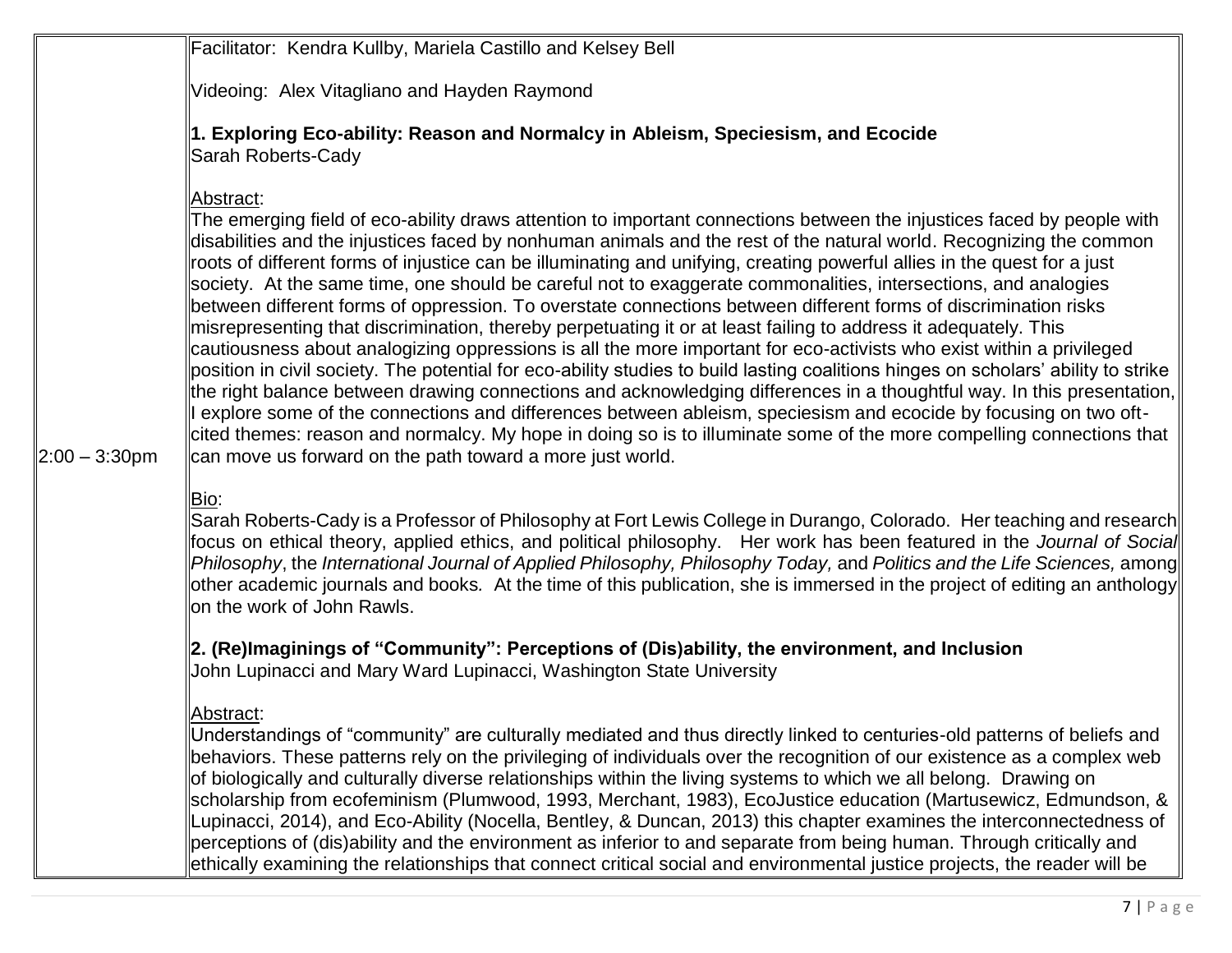encouraged to imagine truly inclusive communities that sustain life for all members. This research presents a methodology for directly identifying how the dominant discourses reproduced in our day-to-day relationships and practices construct understandings of "community" that threaten inclusiveness for both human communities and the more-than-human world. Scholars, activists, and educators must examine taken-for-granted cultural assumptions about how to understand community as an essential part of educational reform efforts to support truly inclusive, diverse, decentralized, and sustainable communities.

# Bio:

Dr. Lupinacci's research focuses on how people, specifically educators, learn to both identify and examine destructive habits of modern human culture and how those habits are taught and learning in schools. His work proposes that, through educational activist networks, teachers can be leaders in confronting dominant assumptions about the habits of mind underwriting social injustices and environmental degradation.

### **3. Pride or Prejudice? Exploring Issues of Queerness, Speciesism, and Disability in Warner Bros.' Looney Tunes**

Amber E. George, Cornell University

### Abstract:

Seemingly gay and gender-ambiguous characters have a long and complicated history in cartoons. While there has never been an explicitly LGBTQ character in an animated Disney, Hanna Barbara, or Pixar film, portrayals of male queerness as evil, annoying, or frivolous abound, whereas female queerness remains conspicuously butch or absent. Playing on "sissy" and "effeminate stereotypes," characters are also inappropriately used for comic relief. Those who get queer-coded as a non-human animal, or even non-human with a disability bear the double or triple burden of perpetuating speciesist and ableist stereotypes. Of course, determining what the animators and filmmakers intended is difficult, if not impossible to prove. However, fans in the LGBTQ community suggest ostensibly gay characters in children's programming denote progress. Drawing upon eco-ability theory, this chapter will analyze some the greatest LGBTQ, non-human animal, and disabled animated characters from classic animations such as A Bug's Life, The Lion King, Snagglepuss, The Little Mermaid, and Finding Nemo. As Western culture moves toward greater inclusiveness, these animated representations get frozen in time to replay unwittingly for each new generation to consume.

## Bio:

Amber E. George, Ph.D., is an educator, social justice advocate, and artist currently teaching courses in ethical and social philosophy at SUNY Cortland, Le Moyne College and Misericordia University. She received her Doctorate in Philosophy from Binghamton University in 2007. Her dissertation, "Interpreting Dislocation: Gathering a Sense of Belonging," employs various visual and poetic metaphors to analyze oppression based on race, gender, and disability. Themes of her work center on challenging the systemic nature of oppression as it materializes in various cultural situations. Her life and work celebrates a kind of belonging for humans, nonhuman beings, and nature with the hopes of achieving social justice.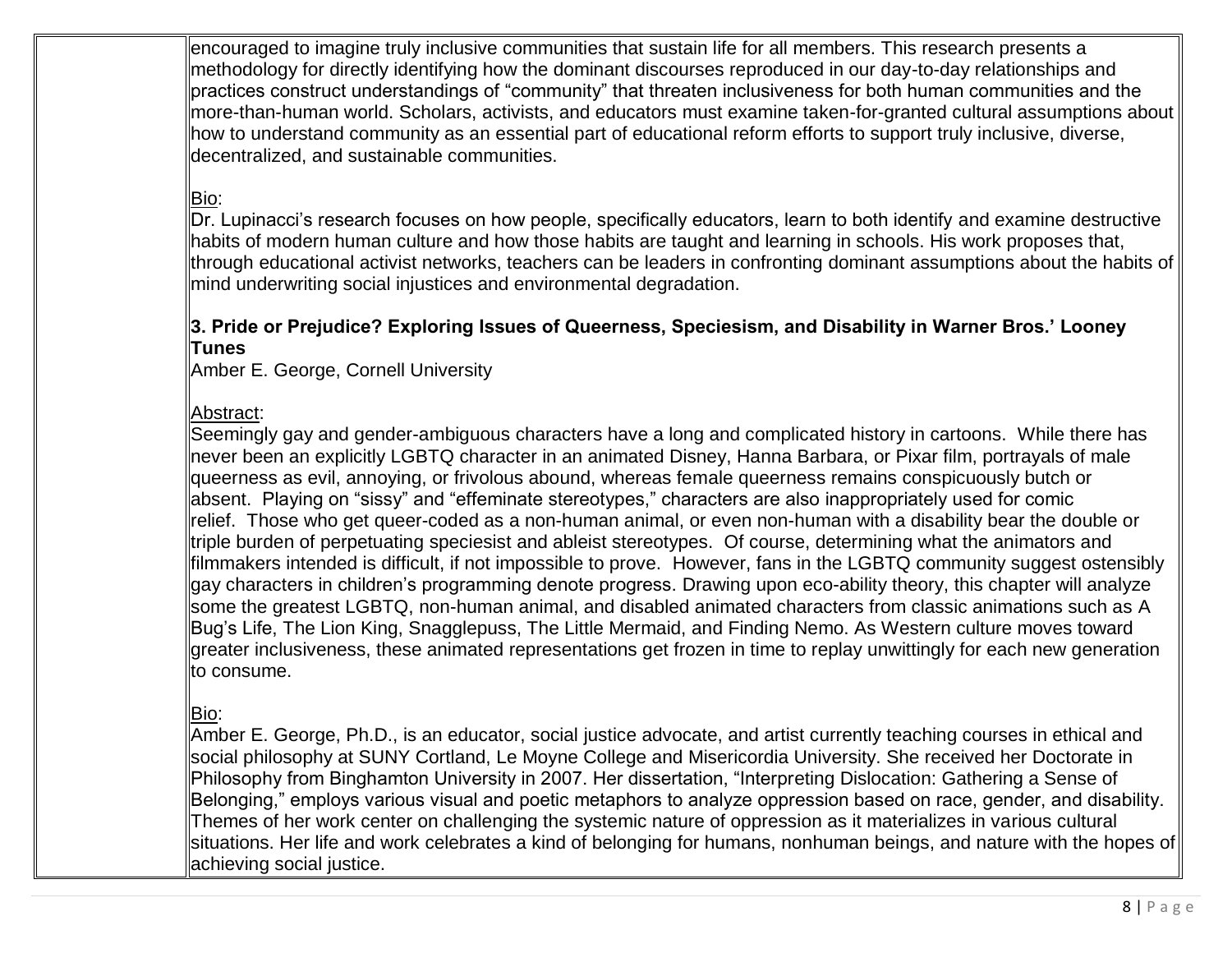|                                 | Facilitator: Elan Price, Mariela Castillo and Natelle Thompson-Ruybal                                                                                                                                                                                                                                                                                                                                                                                                                                                                                                                                                                                                                                                                                                                                                                                                                                                                                                                       |
|---------------------------------|---------------------------------------------------------------------------------------------------------------------------------------------------------------------------------------------------------------------------------------------------------------------------------------------------------------------------------------------------------------------------------------------------------------------------------------------------------------------------------------------------------------------------------------------------------------------------------------------------------------------------------------------------------------------------------------------------------------------------------------------------------------------------------------------------------------------------------------------------------------------------------------------------------------------------------------------------------------------------------------------|
|                                 | Videoing: Morgan Galvin and Emma Jones (coming at 3:45)                                                                                                                                                                                                                                                                                                                                                                                                                                                                                                                                                                                                                                                                                                                                                                                                                                                                                                                                     |
|                                 | 1. "Animality, Blackness and the Nonhuman"                                                                                                                                                                                                                                                                                                                                                                                                                                                                                                                                                                                                                                                                                                                                                                                                                                                                                                                                                  |
|                                 | Francesco Asano, Brooklyn College                                                                                                                                                                                                                                                                                                                                                                                                                                                                                                                                                                                                                                                                                                                                                                                                                                                                                                                                                           |
|                                 | Abstract:                                                                                                                                                                                                                                                                                                                                                                                                                                                                                                                                                                                                                                                                                                                                                                                                                                                                                                                                                                                   |
|                                 | In this paper I explore a primary site of antiblackness in the US animal rights movement: Comparative discourse used<br>∥by animal rights activists which equates antiblack violence (Slavery, Lynching, Incarceration) with animal exploitation as∥<br>a means of blurring the human-animal division. I aim to accomplish three tasks: First, I provide a historical overview of<br>the dehumanization and animalization of blackness in 19th century America through primary sources and black<br>scholarship on the conceptualization of 'the human.' Second, I suggest that animality/animalization has little to do with<br>actual nonhuman animals or similarity to them, but rather is disciplinary mechanism made intelligible through Western<br>modernity, antiblackness and colonialism. Third, I advance a critique of speciesism which focuses exclusively on<br>nonhuman animals and suggest we complicate it by looking towards conceptualizations of the human in black and |
| $\parallel 3:30-5:00 \text{pm}$ | decolonial studies.                                                                                                                                                                                                                                                                                                                                                                                                                                                                                                                                                                                                                                                                                                                                                                                                                                                                                                                                                                         |
|                                 | Bio:<br>Francesco Yugiro Asano is an Asian American student and activist who works in anti racist and animal liberation<br>struggles. Francesco is working on a B.A. in Philosophy from Brooklyn College where he is a Mellon Mays<br>Undergraduate Fellow, CUNY Pipeline Fellow, and Rosen Fellow. He is currently applying to Ph.D. programs and is<br>interested in analyzing the encounters between critical animal studies, decolonial thought, and black studies. Drawing<br>on thinkers such as Sylvia Wynter, Hortense Spillers and Walter Mignolo, Francesco hopes to develop more critical<br>conceptualizations of the 'the human' and 'animality' as part of the larger project of Western modernity, antiblackness,<br>and colonialism.                                                                                                                                                                                                                                        |
|                                 | 2. Nihilism and Desperation in Place-Based Resistance<br>Mark Seis, Fort Lewis College                                                                                                                                                                                                                                                                                                                                                                                                                                                                                                                                                                                                                                                                                                                                                                                                                                                                                                      |
|                                 | Abstract:<br>divide this paper into three sections examining the threat of cultural nihilism as it presents itself to environmental<br>activists engaged in defense of place (specific political, legal and other actions taken to protect a place that is                                                                                                                                                                                                                                                                                                                                                                                                                                                                                                                                                                                                                                                                                                                                  |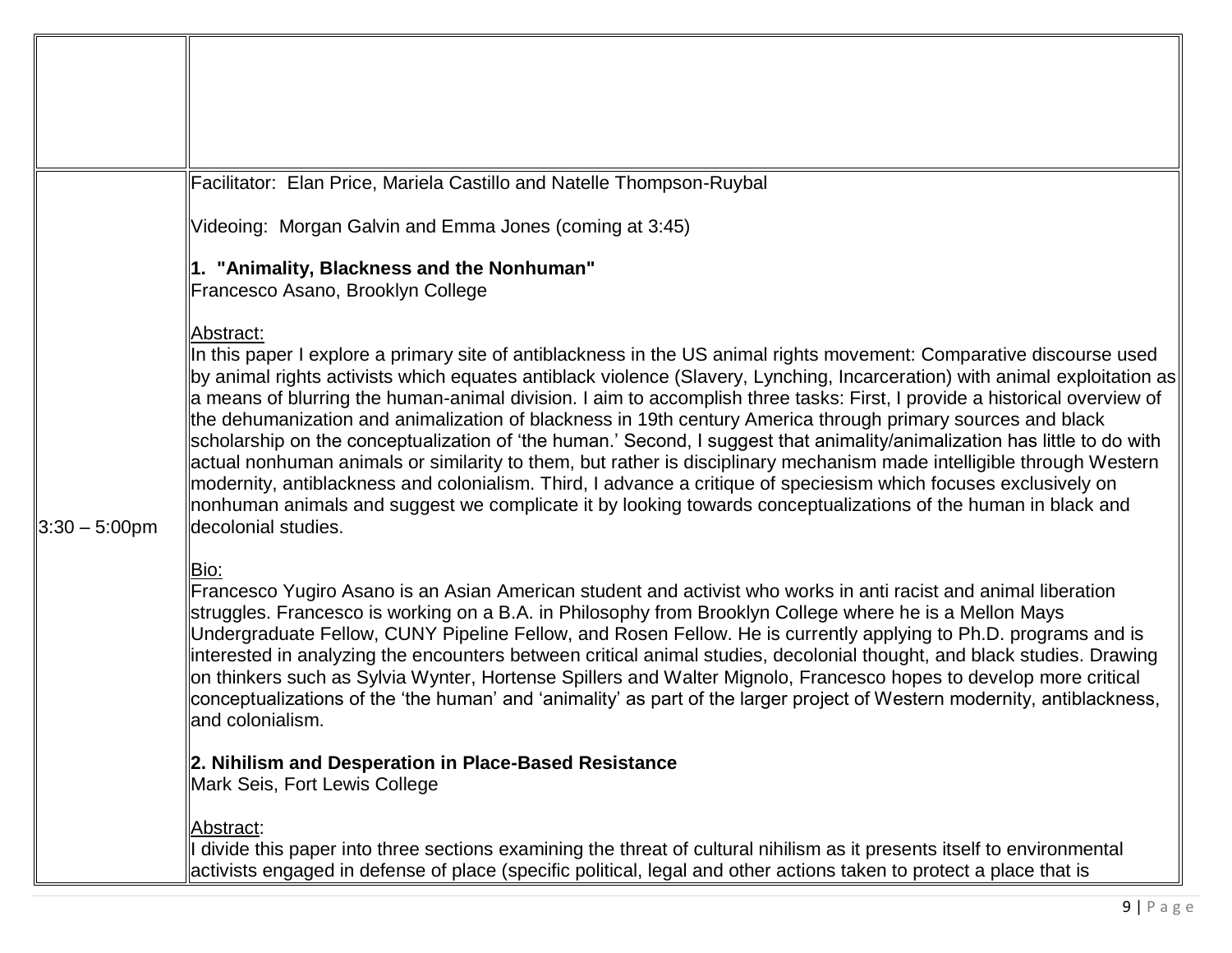threatened.) In the first section, I sketch out a conception of cultural nihilism and the nihilist bind as it will pertain to my analysis of two different types of environmental texts. The second section explores cultural nihilism and individual place based resistance through communiqués from Earth Liberation Front (ELF) extracted from Jay Hasbrouck's dissertation "Primitive Dissidents: Earth Liberation Front and the Making of a Radical Anthropology." In the last section, I examine cultural nihilism and place based resistance from the perspective of Derrick Jensen's End Game.

# Bio:

Mark Seis is associate professor of sociology at Fort Lewis College in Durango, Colorado. He has published on a variety of topics ranging from the juvenile death penalty, to environmental topics including the Clean Air Act, global warming, ozone depletion, and acid rain, to various types of environmental crime, to globalization and the environment, to issues concerning radical environmentalism. His primary research interests include sustainable communities, all things environment, anarchist studies, and radical pedagogy.

#### **3.Black Lives Don't Matter and Neither do Nonhuman Lives: Speciesism, White Supremacy, and Resistance to Structural Oppression"**

Sean Parson, Northern Arizona University

#### Abstract:

In recent years there has been public outcry over violence committed against selective nonhuman animals and understandably many Black Lives Matters activists were confused as to why white America seemed to care more about nonhuman animals then they did the hundred of black men murdered by the police each year. I argue that the frame of offered by both animal rights and civil rights activists' needs to be complicated. Following Claire Kim I put critical race theory in dialogue with critical animal studies and explore the systemic and structural roles that both speciesm and white supremacy serve in the maintenance of US political and economic hegemony. I argue that their different, though often interconnected, economic and symbolic role in society explain why the killing of certain nonhumans engenders outcry, while the murder of black men is met with white reaction, and the systemic slaughter of billions of other nonhumans gets fully erased from public discussion.

#### Bio:

Sean Parson is an assistant professor in the departments of Politics and International Affairs and the MA in Sustainable Communities at Northern Arizona University. His work cover a wide range of topics, from radical political theory and social movements scholarship to cultural studies. He has a forthcoming book titled Cooking Up Revolution: Food Not Bombs, Gentrification, and the Politics of Space and also is working on an edited book titled Heroes Beyond the Human: Superheroes and Critical Animal Studies.

| $5:00 - 5:30$ pm        | Rally and Picture #NoDAPL at the Clock Tower |
|-------------------------|----------------------------------------------|
| $5:30 - 7:00 \text{pm}$ | Dinner Together in Durango                   |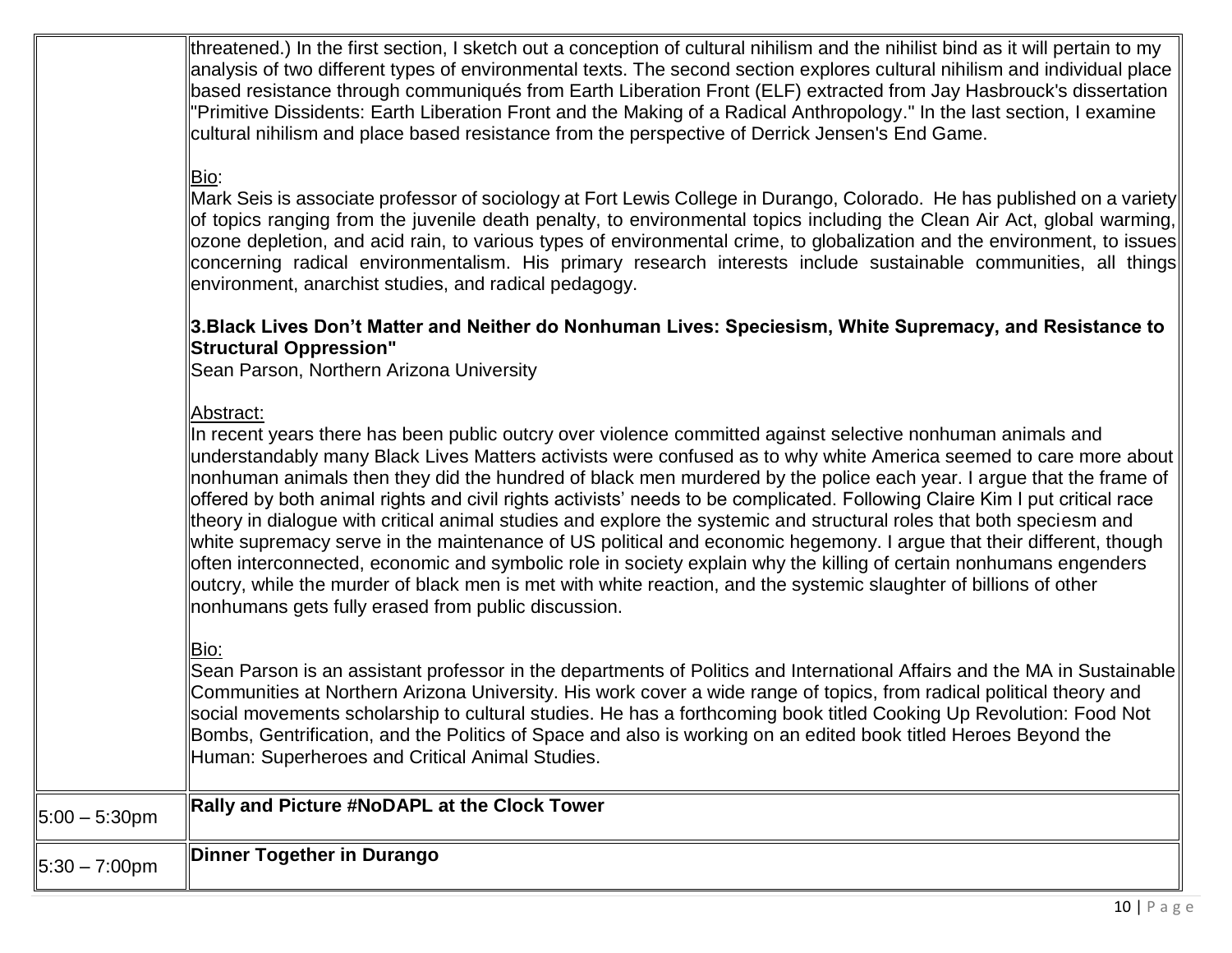| <b>SUNDAY</b>                                                                                                                                                                                                                                                                                                                                                                                                                                                                                                                                                                                                                                                                                                                                                                                                                                                                                                                                                                                                                                                                                                                                                                                                                                                                                                                                                                                                                                                                                                                                                                                                                                                                                                                                                                                                                                                                                                                                                                                                                                                                                                                                                                                                                                                                                                                                                                                                                                                                                                                                                                                                                                                                                                                                                                                                             |  |
|---------------------------------------------------------------------------------------------------------------------------------------------------------------------------------------------------------------------------------------------------------------------------------------------------------------------------------------------------------------------------------------------------------------------------------------------------------------------------------------------------------------------------------------------------------------------------------------------------------------------------------------------------------------------------------------------------------------------------------------------------------------------------------------------------------------------------------------------------------------------------------------------------------------------------------------------------------------------------------------------------------------------------------------------------------------------------------------------------------------------------------------------------------------------------------------------------------------------------------------------------------------------------------------------------------------------------------------------------------------------------------------------------------------------------------------------------------------------------------------------------------------------------------------------------------------------------------------------------------------------------------------------------------------------------------------------------------------------------------------------------------------------------------------------------------------------------------------------------------------------------------------------------------------------------------------------------------------------------------------------------------------------------------------------------------------------------------------------------------------------------------------------------------------------------------------------------------------------------------------------------------------------------------------------------------------------------------------------------------------------------------------------------------------------------------------------------------------------------------------------------------------------------------------------------------------------------------------------------------------------------------------------------------------------------------------------------------------------------------------------------------------------------------------------------------------------------|--|
| Facilitator: Tanna Rae, Amber Gillis, and Shayla Mouse                                                                                                                                                                                                                                                                                                                                                                                                                                                                                                                                                                                                                                                                                                                                                                                                                                                                                                                                                                                                                                                                                                                                                                                                                                                                                                                                                                                                                                                                                                                                                                                                                                                                                                                                                                                                                                                                                                                                                                                                                                                                                                                                                                                                                                                                                                                                                                                                                                                                                                                                                                                                                                                                                                                                                                    |  |
| Videoing: Cassandra Benavidez, William Elbert, and Xeno Hasen                                                                                                                                                                                                                                                                                                                                                                                                                                                                                                                                                                                                                                                                                                                                                                                                                                                                                                                                                                                                                                                                                                                                                                                                                                                                                                                                                                                                                                                                                                                                                                                                                                                                                                                                                                                                                                                                                                                                                                                                                                                                                                                                                                                                                                                                                                                                                                                                                                                                                                                                                                                                                                                                                                                                                             |  |
| 1. Vegan Killjoy Rhetoric in Schools: Popular culture and teenage experience<br>Meneka Thirukkumaran                                                                                                                                                                                                                                                                                                                                                                                                                                                                                                                                                                                                                                                                                                                                                                                                                                                                                                                                                                                                                                                                                                                                                                                                                                                                                                                                                                                                                                                                                                                                                                                                                                                                                                                                                                                                                                                                                                                                                                                                                                                                                                                                                                                                                                                                                                                                                                                                                                                                                                                                                                                                                                                                                                                      |  |
| Abstract:<br>In this presentation I use the popular cartoon series The Simpsons in conjunction with the preliminary findings of focus<br>group research with vegan teenagers to examine how schools silence those who threaten the dominant culture. I draw<br> upon Richard Twine's appropriate adaptation of Sarah Ahmed's feminist killjoy figure as applying to vegans, especially  <br>in schools. I use the lenses of Critical Animal Theory and Radical Animal Theory to methodologically guide my analysis.<br>There are 2 main ideas that are salient to a critical deconstructive analysis of the vegan killjoy: Decentering joy and<br>happiness by opposing the meanings in dominant practices, and the notion of an "affect alien" who must willfully struggle∥<br>against a dominant order and community (Twine, 2014). These ideas are realized in The Simpsons and in Calgarian<br>high schools as both Lisa and the teenage participants of this study occupy killioy positions. This presentation addresses<br>the two places that nonhumans generally show up in schools: the science lab and the cafeteria. The message of<br>dissection in schools is essentially that the welfare of nonhuman animals should be ignored in the interest of human<br>10:00 – 11:30am   inquiry and observation, consistently positioning the nonhuman below the human. In school cafeterias, the situation with<br>the Lisa Simpson's lunch is not hyperbolic; looking at the menu of a Calgary school, no definitive vegan options are<br>offered except water and juice. It is also problematic that schools have corporate partnerships with fast food companies,<br>as this demonstrates a clear conflict of interest and sends contradictory messages about health and nutrition. Ultimately,<br>both Lisa and the vegans in this study learn that veg(etari)anism is acceptable only if it remains passive and avoids<br>confronting and interrogating a dominant carnistic paradigm. Therefore this episode and the messages in schools<br>actually reinforce and strengthen anthropocentric ideologies as unchangeable, allowing them to evade any real critique.<br>Bio:<br>Meneka Thirukkumaran is a teacher, scholar, activist, and artist living in Calgary, Alberta. She is currently a PhD<br>candidate at the University of Calgary; her dissertation employs focus group research to investigate the school experience<br>of teenagers who are vegan. Meneka is primarily interested in transforming educational spaces to reflect values of<br>lintersectionality, inclusivity, and justice. She is also a co-director of Students for Critical Animal Studies (SCAS), all<br>student-run component of the Institute for Critical Animal Studies that works to unify and provide spaces for student |  |
| scholar-activists.                                                                                                                                                                                                                                                                                                                                                                                                                                                                                                                                                                                                                                                                                                                                                                                                                                                                                                                                                                                                                                                                                                                                                                                                                                                                                                                                                                                                                                                                                                                                                                                                                                                                                                                                                                                                                                                                                                                                                                                                                                                                                                                                                                                                                                                                                                                                                                                                                                                                                                                                                                                                                                                                                                                                                                                                        |  |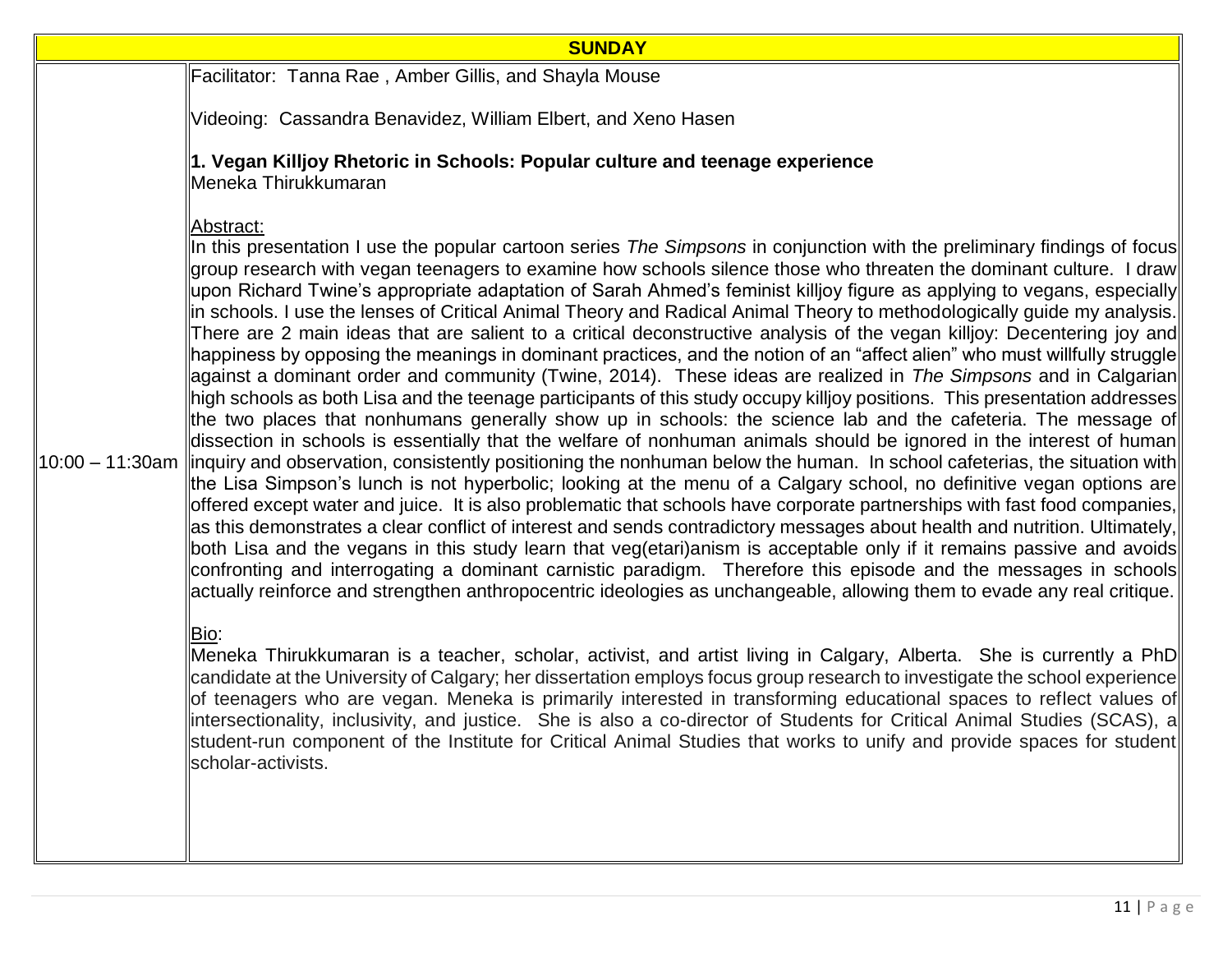### **2. "Antropofagia and Transpecies Trauma"**

Alexandra Isfahani-Hammond, University of California San Diego

## Abstract:

Working at the intersection of memoir with zoocritical studies, I first explore *antropofagia,* an influential *leitmotif* for Brazilian culture. A literary and cultural discourse originating in the 1920s, *antropofagia* casts the man-eating *Tupí* as tongue-in-cheek national antihero; with his capacity for assimilating that which is foreign, this autochtonous subject privileges Brazil's racial and cultural heterogeneity and suggests the potential for a radical critique of anthropocentrism. I situate *antropofagia* in relation to João Guimarães Rosa's anti-colonial, anti-anthropocentric "becoming-cat" in "My Uncle the Jaguar" (1961) and my own transpecies explorations in the course of caregiving and mourning my parents' deaths.

# Bio:

am currently an Associate Professor of Comparative Literature at the University of California, San Diego. My research has been shaped by a concern with intersecting structures of commodification. Engaging with literary and cinematic production as well as the social and biological sciences, I have established myself as an innovative interdisciplinary and transnational scholar who conjoins Atlantic studies with species studies through poststructural and ecocritical readings of what Aimé Césaire calls "thingification" (Discourse on Colonialism, 1955). My current book project, "Postcolonial Zoopoetics: Species in Brazil, the United States and South Africa," represents an extension of my previous research on slavery and race in Brazil (The Masters and the Slaves: Plantation Relations and Mestizaje in American Imaginaries, Palgrave-MacMillan, 2005; White Negritude: Race, Writing and Brazilian Cultural Identity, Palgrave-MacMillan, 2008). "Postcolonial Zoopoetics" will be published in Penn State University Press' series, "Animalibus: of Animals and Cultures."

## **3. "Do Gay People Even Eat Fast Food? Queering Animal Liberation"**

Jessica Ison, La Trobe University

## Abstract:

In this paper I will critique the normalization of queerness at the expense of nonhuman animals. Firstly, I will outline the relevant historical narratives relating to animal and queer liberation. Following this, I will focus on the current ways in which queers are painted within a sterile, acceptable construct in order to prove legitimacy for certain causes such as gay marriage or gays in the military. The papers central trope will be the Proud Whopper advertisement. I will discuss how its use of homonormativity and the pink dollar, imbibed in a flesh eating pride celebration, is a crucial moment in the sterilization of queerness. Further, the desire for animal flesh is constructed as queer and thus normalized in the advertisement. By using Pride rhetoric to sell their product, the advertisement reflects a larger issue of the consumption of mainstream gay and lesbian lives. This paper lastly situates the advertisement as a critical moment in the move towards a palatable normative politic. Ultimately, this will be a call for queer anti-speciesist activism that is not reliant on pretenses of happy meat and queer affluence.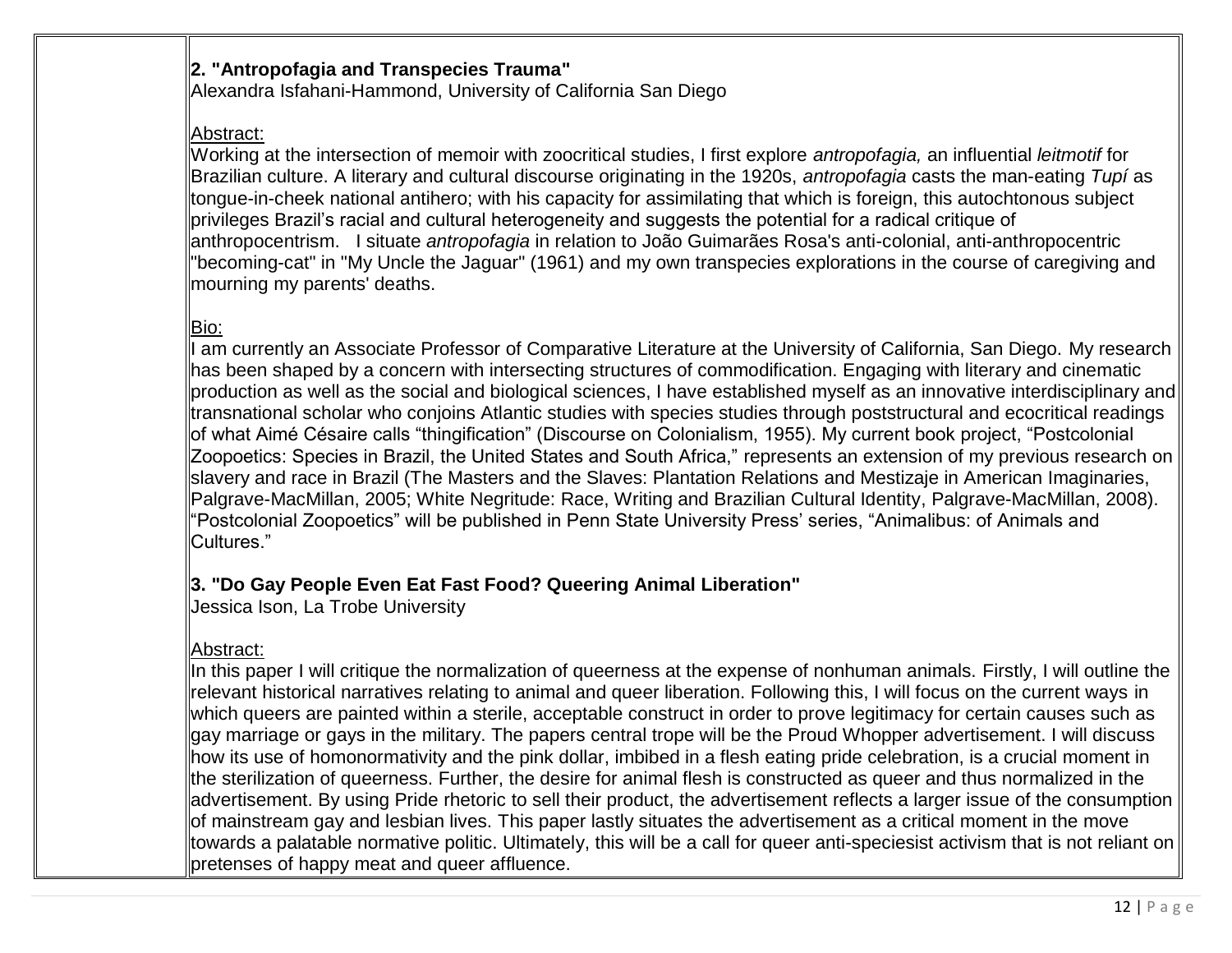|                   | Bio:<br>Jessica Ison is the Representative for ICAS in Oceania. She is a PhD candidate at La Trobe University and a tutor in<br>Gender Studies and Animal Studies. In her spare time, Jess can be found ranting about prison abolition and<br>fermentation.                                                                                                                                                                                                                                                                                                                                                                                               |
|-------------------|-----------------------------------------------------------------------------------------------------------------------------------------------------------------------------------------------------------------------------------------------------------------------------------------------------------------------------------------------------------------------------------------------------------------------------------------------------------------------------------------------------------------------------------------------------------------------------------------------------------------------------------------------------------|
|                   | Facilitator: Marissa Anderson and Mary Orr                                                                                                                                                                                                                                                                                                                                                                                                                                                                                                                                                                                                                |
|                   | Videoing: Verlin Barney, Daisy Taylor, Katie Lewis, and James Gonzales                                                                                                                                                                                                                                                                                                                                                                                                                                                                                                                                                                                    |
|                   | 1. #No DAPL<br>Maya Cory, Fort Lewis College                                                                                                                                                                                                                                                                                                                                                                                                                                                                                                                                                                                                              |
|                   | Abstract:<br>This presentation will talk about the No DAPL campaign and the actions that local students at Fort Lewis College have<br>taken. This presentation will discuss what people can do and should do to protect the land and the waters.                                                                                                                                                                                                                                                                                                                                                                                                          |
| $11:30 - 1:00$ pm | Bio:<br>Maya St.Cyr belonging to the Omaha and Winnenbago Tribes of Nebraska. A senior transfer student here at Fort Lewis<br>college studying International business with a minor in Native American Studies.                                                                                                                                                                                                                                                                                                                                                                                                                                            |
|                   | 2. Environmental Oppression<br>Sierra Doan, Student, Fort Lewis College                                                                                                                                                                                                                                                                                                                                                                                                                                                                                                                                                                                   |
|                   | Abstract:<br>The Agua Hedionda Lagoon watershed is a fragile ecosystem in the town of Carlsbad California. The area is being<br>threatened by the company Caruso Affiliated, who hopes to construct a massive mall. Caruso has used his big money<br>to silence the voices of the townspeople who are opposed to this construction project. I care about this issue because it<br>deals with the overarching problems of oppression and concerns within the environment and our society as a whole. To<br>solve this problem people are going to bring the issue to public light to fight Caruso's plan and bring awareness to his<br>obvious oppression. |
|                   | Bio:<br>Sierra is passionate about a variety of subjects including the well being of the environment, animal rights, and concerns<br>of general ethics. She is a sophomore this year, majoring in English with an emphasis on creative writing. After<br>graduating college she hopes to publish multiple novels over these different topics.                                                                                                                                                                                                                                                                                                             |